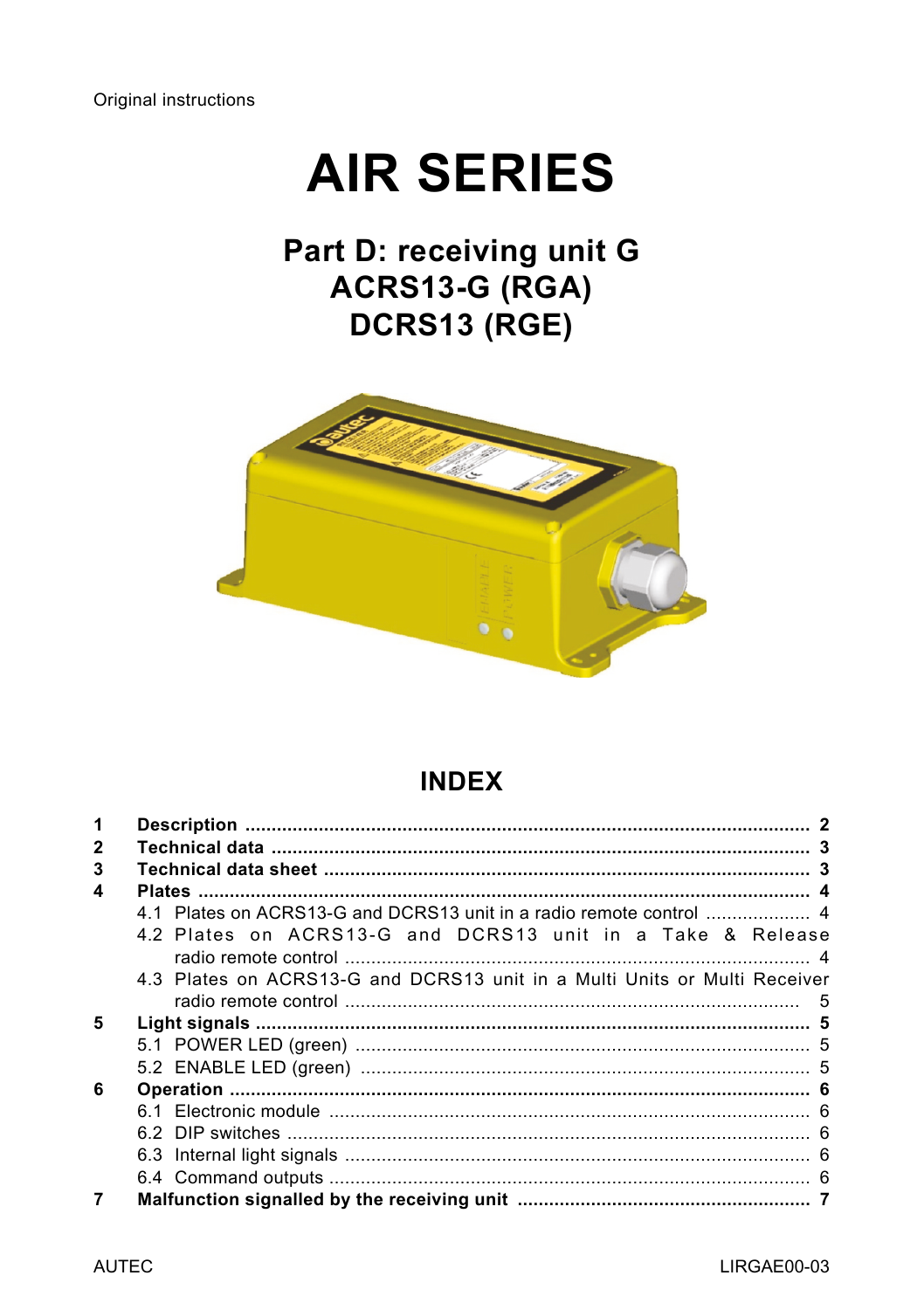## <span id="page-1-0"></span>**1 Description**





| A                                                                                                                     | Digital inputs                 |  |                 |  |
|-----------------------------------------------------------------------------------------------------------------------|--------------------------------|--|-----------------|--|
| Electronic module and address<br>B<br>key                                                                             |                                |  |                 |  |
| C                                                                                                                     | DIP switches                   |  |                 |  |
| D                                                                                                                     | Internal light signals         |  |                 |  |
| E                                                                                                                     | <b>STOP</b> outputs            |  |                 |  |
| F<br><b>SAFETY</b> outputs                                                                                            |                                |  |                 |  |
| G                                                                                                                     | STOP contacts protection fuses |  |                 |  |
| SAFETY contacts protection<br>н<br>fuses<br>ĸ<br>Connector for power supply unit<br>J<br>Power supply protection fuse |                                |  |                 |  |
|                                                                                                                       |                                |  | Command outputs |  |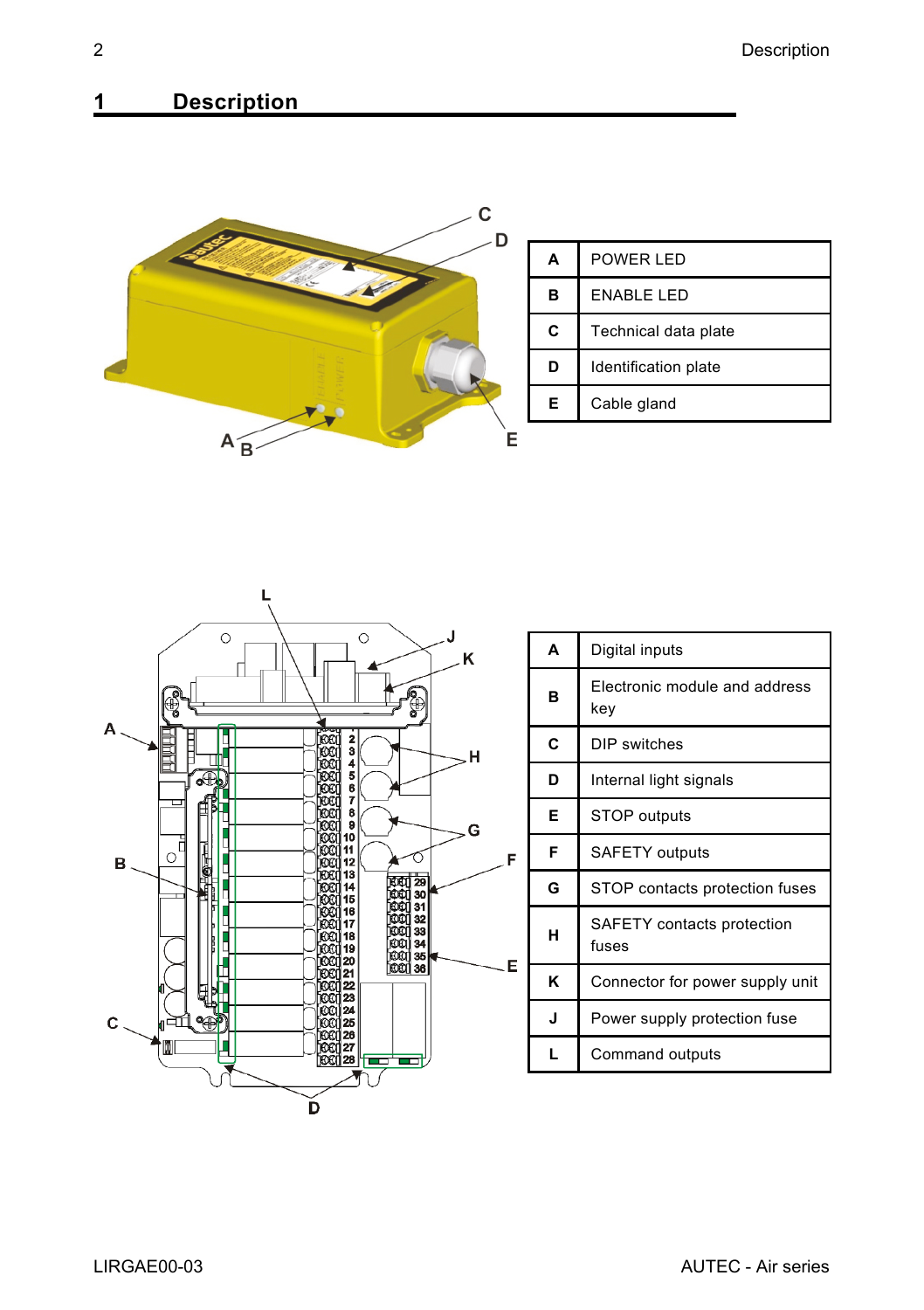## <span id="page-2-0"></span>**2 Technical data**

| $\sim$ $\sim$ $\sim$ |  |
|----------------------|--|



| А | 222 mm   |  |
|---|----------|--|
| в | 106 mm   |  |
| C | 82 mm    |  |
| D | 213.5 mm |  |

## <span id="page-2-1"></span>**3 Technical data sheet**

The technical data sheet contains the wiring diagram showing the connection between the receiving unit and the machine. It also contains the transmitting unit configuration and shows the matching between commands sent and machine functions/movements.

Each technical data sheet must be filled in, checked and signed by the installer, who is responsible for a correct wiring.

A technical data sheet must always be kept toghether with this manual (always keep a copy of the technical data sheet when it is used for administrative purposes).



**The wiring of the receiving unit outputs must always reflect the wiring indicated in the technical data sheet.**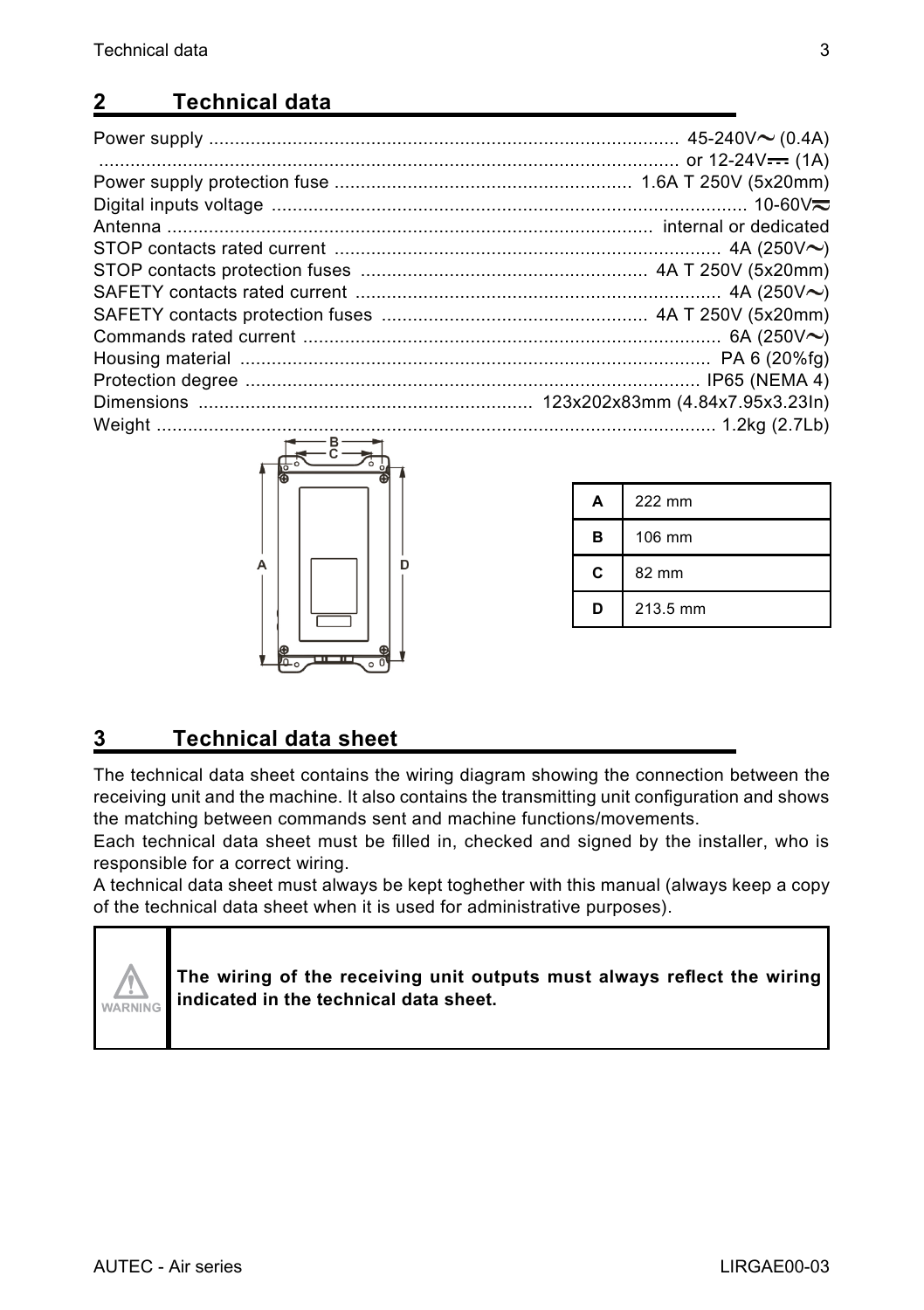## <span id="page-3-0"></span>**4 Plates**

## <span id="page-3-1"></span>**4.1 Plates on ACRS13-G and DCRS13 unit in a radio remote control**

| Plate                                        | Position                               | Content                                                                                                    |
|----------------------------------------------|----------------------------------------|------------------------------------------------------------------------------------------------------------|
| radio remote control<br>identification plate | On the cover of the<br>receiving unit. | Radio remote control serial number<br>(S/N), bar code and manufacturing year.                              |
| technical data plate                         | On the cover of the<br>receiving unit. | MODEL, TYPE and main receiving unit<br>technical data, marking and possible<br>radio remote control marks. |

#### <span id="page-3-2"></span>**4.2 Plates on ACRS13-G and DCRS13 unit in a Take & Release radio remote control**

| Plate                                        | Position                               | Content                                                                                                    |
|----------------------------------------------|----------------------------------------|------------------------------------------------------------------------------------------------------------|
| radio remote control<br>identification plate | On the cover of the<br>receiving unit. | Radio remote control serial number<br>(S/N), bar code and manufacturing year.                              |
| technical data plate                         | On the cover of the<br>receiving unit. | MODEL, TYPE and main receiving unit<br>technical data, marking and possible<br>radio remote control marks. |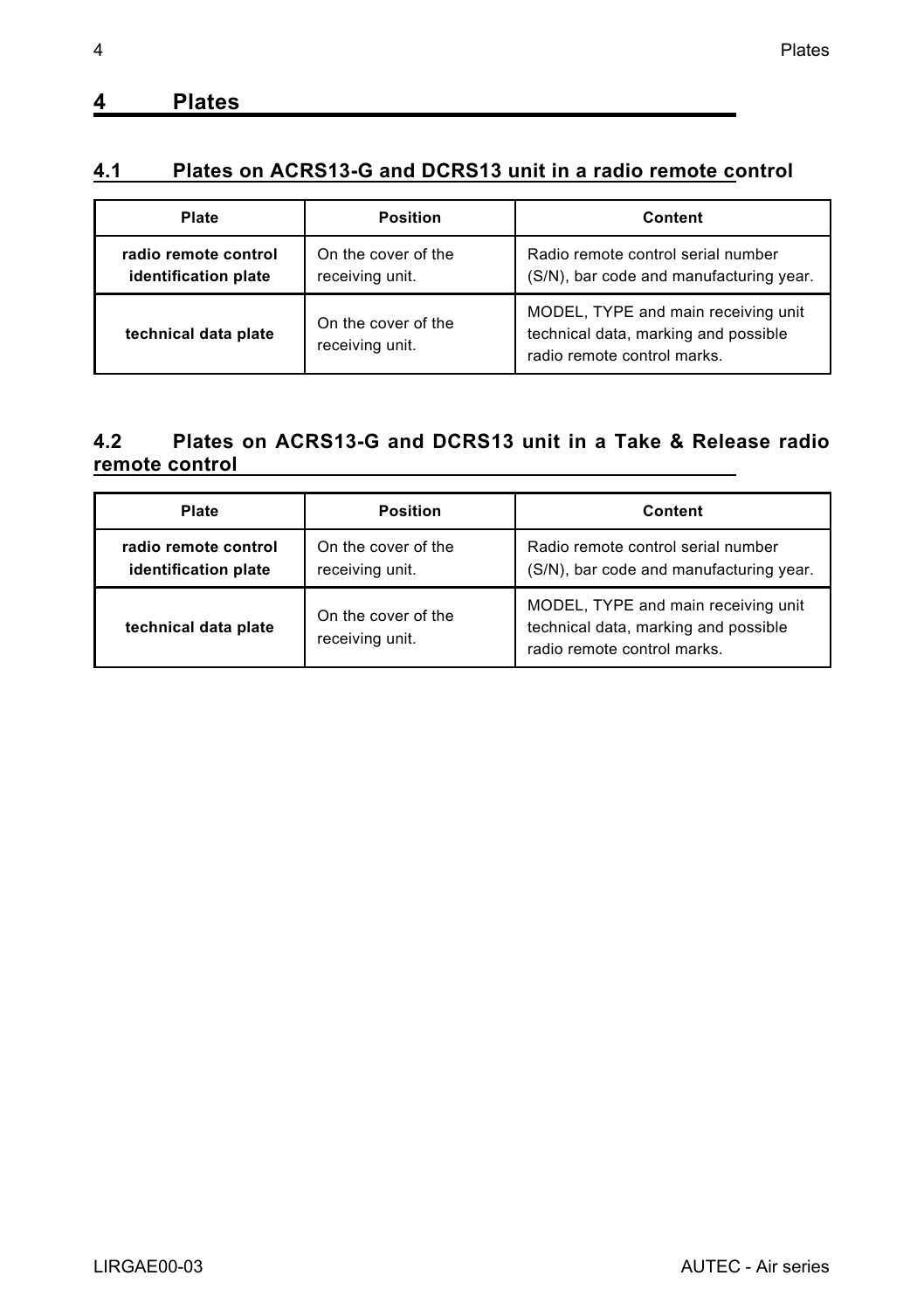#### <span id="page-4-0"></span>**4.3 Plates on ACRS13-G and DCRS13 unit in a Multi Units or Multi Receiver radio remote control**

| Plate                                        | Position                                | Content                                                                                                    |
|----------------------------------------------|-----------------------------------------|------------------------------------------------------------------------------------------------------------|
| radio remote control<br>identification plate | On the cover of each<br>receiving unit. | Radio remote control serial number<br>(MULTI S/N), bar code and<br>manufacturing year.                     |
| receiving unit<br>identification plate       | On the cover of each<br>receiving unit. | The serial number of the receiving unit<br>(S/N) and a bar code.                                           |
| technical data plate                         | On the cover of each<br>receiving unit. | MODEL, TYPE and main receiving unit<br>technical data, marking and possible<br>radio remote control marks. |

## <span id="page-4-1"></span>**5 Light signals**

#### <span id="page-4-2"></span>**5.1 POWER LED (green)**

The POWER LED indicates the status of the receiving unit.

| The POWER LED | Meaning                            |  |
|---------------|------------------------------------|--|
| $$ is off     | The receiving unit is not powered. |  |
| …is on        | Receiving unit is powered.         |  |

#### <span id="page-4-3"></span>**5.2 ENABLE LED (green)**

The ENABLE LED indicates the status of the radio link.

| The ENABLE LED              | <b>Meaning</b>                                                          |  |
|-----------------------------|-------------------------------------------------------------------------|--|
| blinks once every 5 seconds | The receiving and transmitting unit do not communicate.                 |  |
| blinks fast                 | The unit is ready to receive commands sent by the<br>transmitting unit. |  |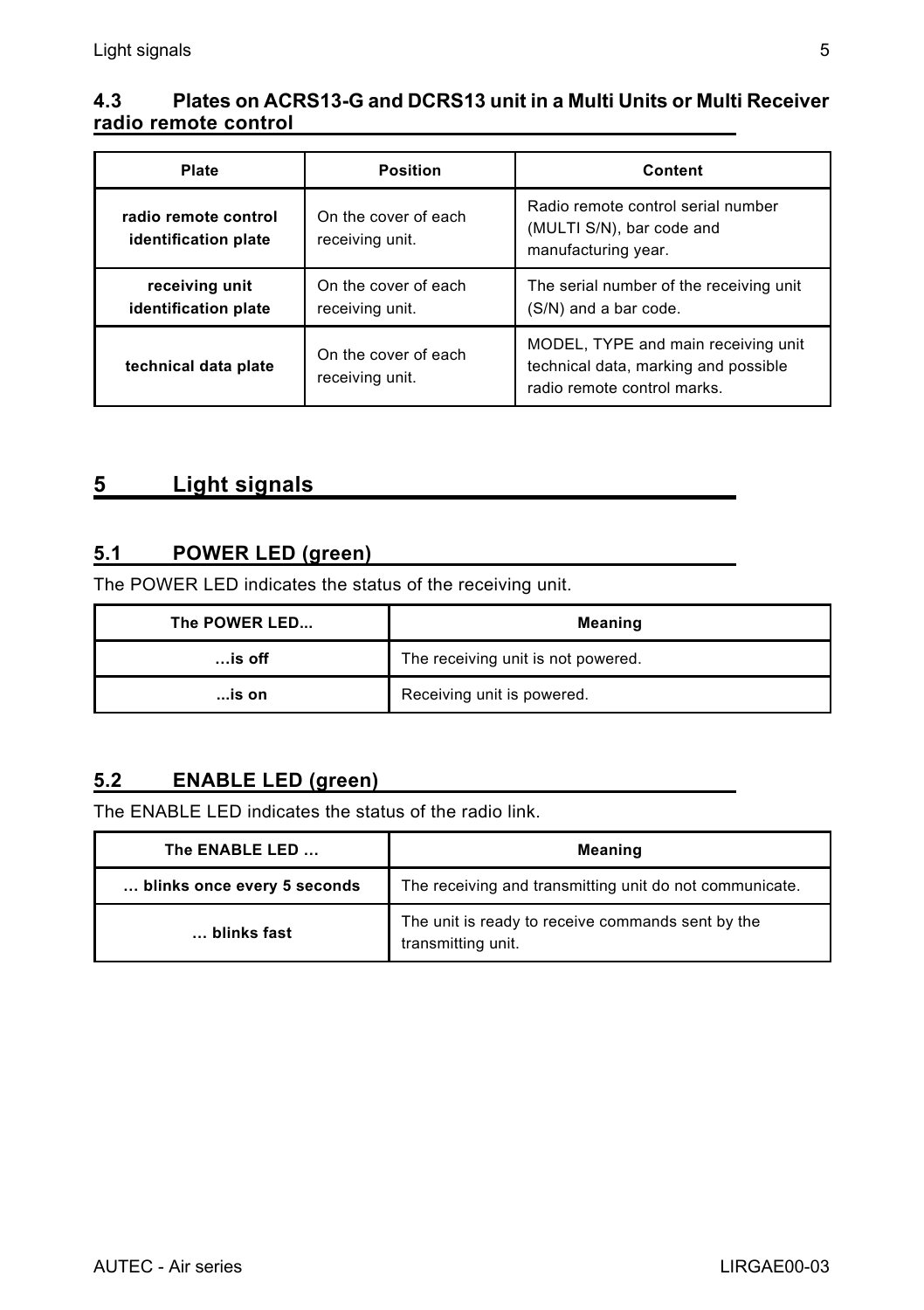#### <span id="page-5-0"></span>**6 Operation**

#### <span id="page-5-1"></span>**6.1 Electronic module**

The electronic module contains the address key, where the radio remote control configuration data are also stored. The receiving unit cannot work without this address key.

#### <span id="page-5-2"></span>**6.2 DIP switches**

DIP switch 1 is used to set the frequency band. DIP switch 2 shall always be set in the OFF position: do not modify it.

#### <span id="page-5-3"></span>**6.3 Internal light signals**

The activation of each relay on the mother board is signalled by an LED near the relay.

#### <span id="page-5-4"></span>**6.4 Command outputs**

The data sheet contains information regarding the correspondence between the commands sent by the transmitting unit and the related output enabled in the receiving unit.